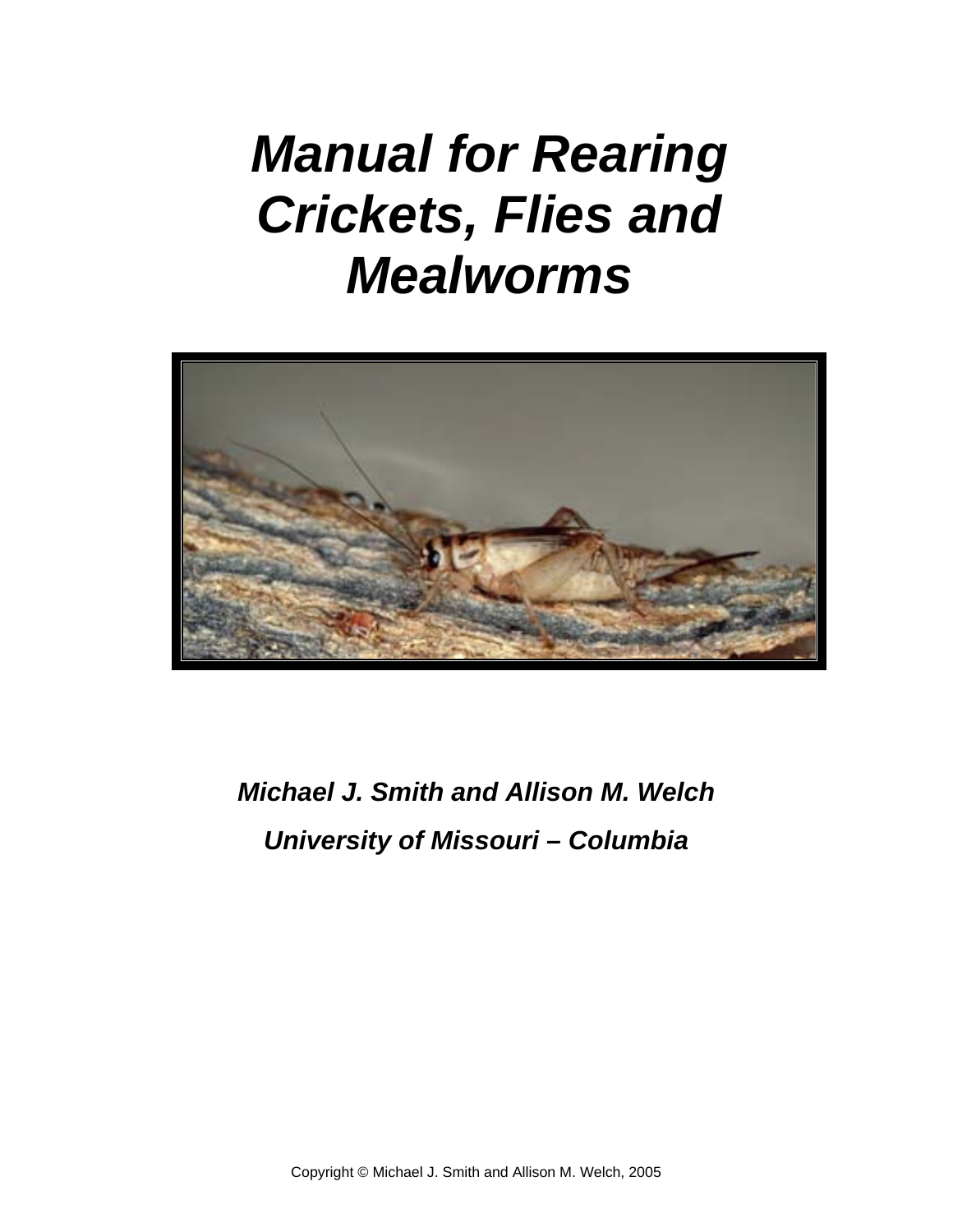#### *1.1. Culturing crickets*

*Step 1*: Cricket tubs should be set up as shown in Figure 1. Every tub has two square

egg cartons and two plastic food trays. Our food trays are lids of containers that we already had in the lab. One food tray holds cricket and cat food and the other, one piece of washed organic lettuce  $(\approx 3 \text{ inches}^2)$  and two small organic carrots. Tubs with small juveniles should have some cricket food placed upon the ground under the egg carton. For adults and subadults, replace food trays at every feeding; for



**Food Trays** 

**Figure 1: Layout for each cricket tub.** 

juveniles, replace food trays only as necessary.

All tubs have two water feeders (Figure 2) placed at the opposite end to the



**Figure 2: Water feeder** 

feeding trays (Figure 1). Water feeders should be checked at every feeding and replaced when they are less than half full of water. Water feeders are made by filling a small plastic vial with water and stopping the end with wet cotton wool. It is a good idea on quiet days to spend  $\frac{1}{2}$  an hour making up fresh water feeders. They can be stored in the fridge.

*Step 2*: Adult tubs have two egg pads which are positioned as shown in Figure 1. Adults have fully developed wings and juveniles do not. Egg pads are replaced three

times per week and are set up by placing wet cotton into a large Petri-dish. Egg-pads should be damp, but should not have free sitting water. When the cotton wool is first placed in the Petri-dish, turn it upside down and squeeze out the excess water by squeezing the cotton wool between your fingers and the bottom of the Petri-dish. The cotton wool should also cover the entire inside of the Petri-dish. Each used pad should be removed from its Petri-dish and housed in a plastic container with holes (Figure 3) for hatching. Write the date on the plastic tub so that we can monitor hatching time.



**Figure 3: Housing of used egg-pads**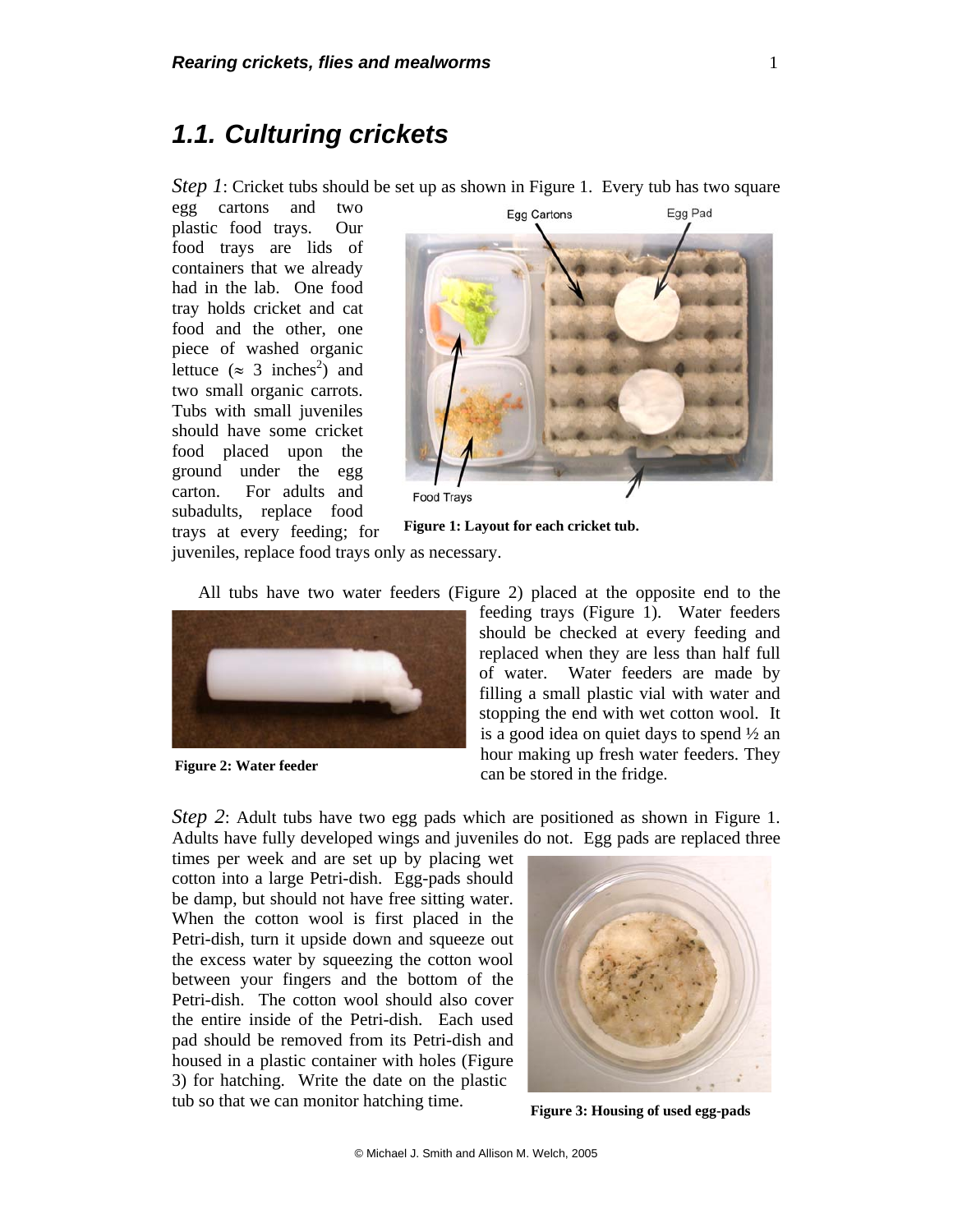*Step 3:* Every weekday  $1/5<sup>th</sup>$  of the cricket tubs should be replaced by a fresh one. This way, every tub is washed once every week (juvenile tubs are replaced only as necessary). To change the tubs, gently lift the egg cartons and hold in the dirty tub until the crickets have settled down. With the two tubs placed next to each other, lift the egg cartons and place them into the clean tub. Replace or swap over the food trays as necessary and gently tip the remaining crickets into the clean tub. Care should be



**Figure 4: Tubs set up with binder clips to confirm that they have been cleaned for the week.**

taken to not get dead crickets into the clean tub. Replace or swap over the water feeders and eggpads as necessary. A binder clip should be attached to each changed tub so that you know which tubs have been changed and which still need to be done (Figure 4). At the end of the week you can remove all of the clips and start again in the proceeding week. Store tubs with the food trays facing outwards so that you can easily see whether the food is low etc. If tubs are unacceptably dirty, if they are

becoming damp inside, or if food is eaten too quickly, the cricket density in the tub may be too high. In such a case, divide the crickets into two tubs.

*Step 4*: Egg pads should be checked for hatchlings three times per week. Tape over the holes on containers housing the egg pads a couple of days before hatching is expected. Hatchlings should be transferred to a tub set up as described above (section 1.1), mixing offspring from several different egg pads to minimize inbreeding. After hatchling production has been minimal for at least three days, egg pads may be discarded, and the plastic containers cleaned. Any containers/egg pads that become infested with flies should be frozen for at least one day to kill the flies, then discarded/cleaned. Many of the smaller crickets will be used for food for the frogs, so it is important to maintain numbers such that there are enough adults and intermediate stages for the colony to be maintained.

To keep fruit flies under control, use fly traps made by combining a large pinch of yeast and a pinch of sugar with water in a small plastic cup. Cover the cup with plastic wrap and secure with a rubber band; poke a pencil-sized hole in the plastic wrap. Flies will be attracted to the yeast, get trapped in the cup, and eventually drown. (You can help ensure that the flies stay trapped by swirling the liquid to immerse them.) Rinse out weekly. Keep fly traps wherever flies are a problem. You can also use sticky fly traps where flies are a problem.

*Step 5*: Report the starting and finishing date of consumables on the appropriate form (see Section 1.7) and make sure that you wash up at the end of the day so that tubs and feeding trays are ready for the next day. It is important to monitor the use of consumables so that we can make sure that they are always available. Please notify the appropriate person when any consumable or supply is running low. Delays in consumable availability could cause serious problems. There is limited space for washing to dry, so remove all washed equipment at the start of each day and store it in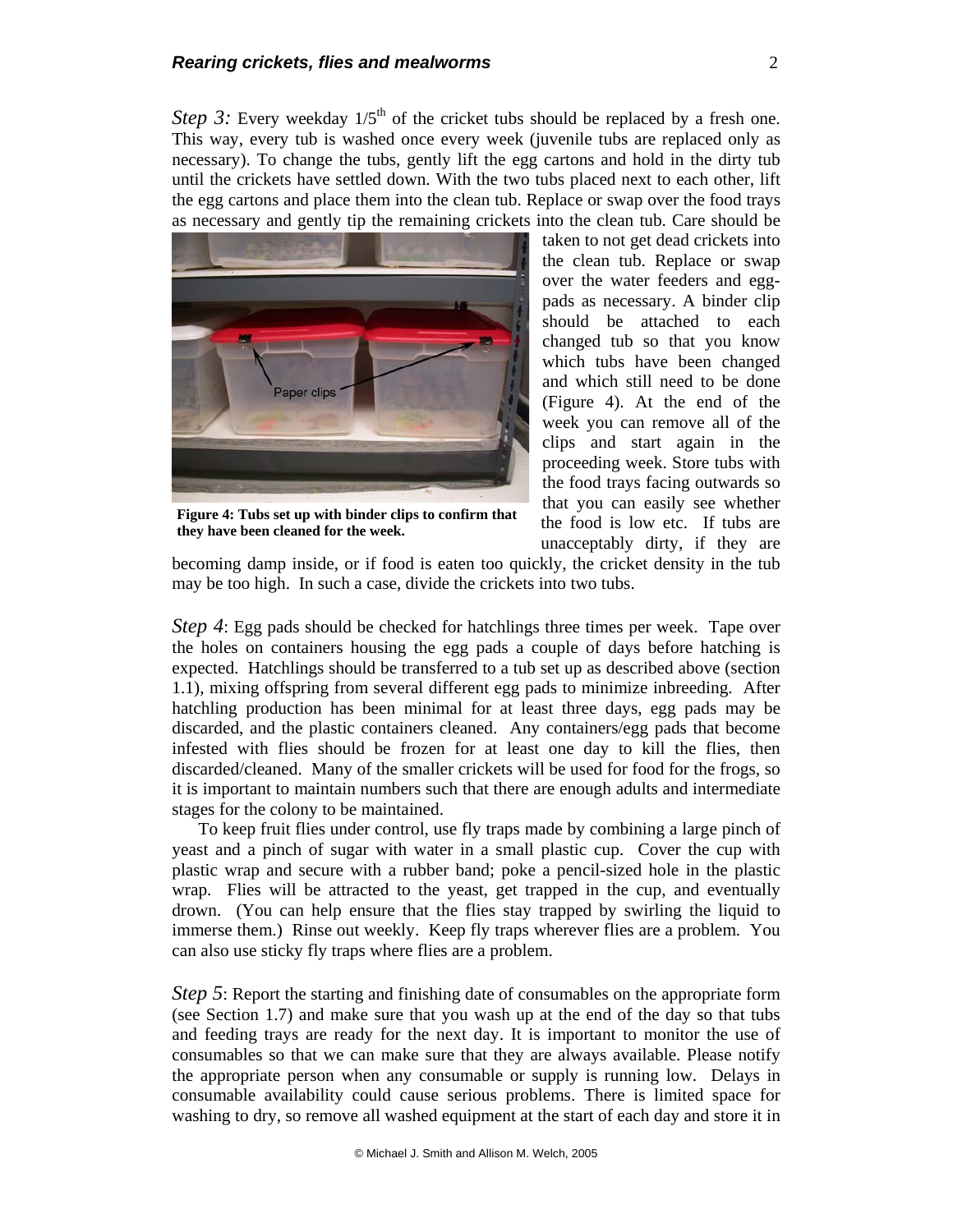the correct place. Finally, always use the filtered water for the egg-pads, washing of the food and for the water feeders. When washing up the tubs and food trays wash in hot tap water and then rinse in the filtered water.

### *1.2. Culturing fruit flies*



**Figure 5: Example of fly jar**

*Step 1*: Flies are kept in one quart wide-mouth glass jars. Jars need to be sterilized in the autoclave before use. Place the jars into the autoclave and ensure that they have aluminum foil over the mouth. Make sure that you've been trained to use the autoclave before beginning! Adjust the "Minutes Steam Sterilize" to 25 minutes and the "Minutes Steam Dry" to 7-10 minutes. If there is a problem, press the reset button and start again. When ready press the "Gravity: cycle select" button. Record your name and date on the autoclave log sheet. Everything is very hot, so wear autoclave gloves and take care not to touch the sides of the machine while loading and unloading the jars. The metal measuring cups and washed cotton should also be sterilized in the autoclave.

*Step 2*: Each jar contains a medium of dehydrated mashed potato, sugar (sugar:potato ratio 1 tablespoon:1 cup), water and yeast. First place 2/3 cup dehydrated mashed potato and 2 teaspoons sugar in the bottom of the jar and swirl to mix (Figure 5). The mixture should be about 1-inch deep. Then slowly pour in about  $\frac{1}{2}$  cup filtered water, allow the water to soak into the potato mix, and sprinkle a small pinch of yeast over the top of the mixture. Be careful not to add too much water, as it will result in runny medium that slides out of the jar when trying to remove the flies.

*Step 3*: Once the jars have the medium in them, transfer adults from at least two

different jars (to minimize inbreeding) into each new jar. Each new jar should only have about 100 flies, so you may need to divide the flies from a jar into two or more new jars. After flies have been added, cover the top of the jar with a square of cotton fabric and seal with the ring part of the lid (Figure 6). Label each new jar with the date it was started and the strain of fly. Label old jars with "H" (for harvested), the date flies were most recently removed, and the strain of fly. Store jars in the appropriate place.

New jars will start producing flies in 10 days to 2 weeks. Old jars can be rechecked for flies up to once



**Figure 6: Lid of fly jar** 

per week. As with the crickets, flies will be needed for feeding the frogs, so it is important to maintain enough individuals from each generation to sustain numbers.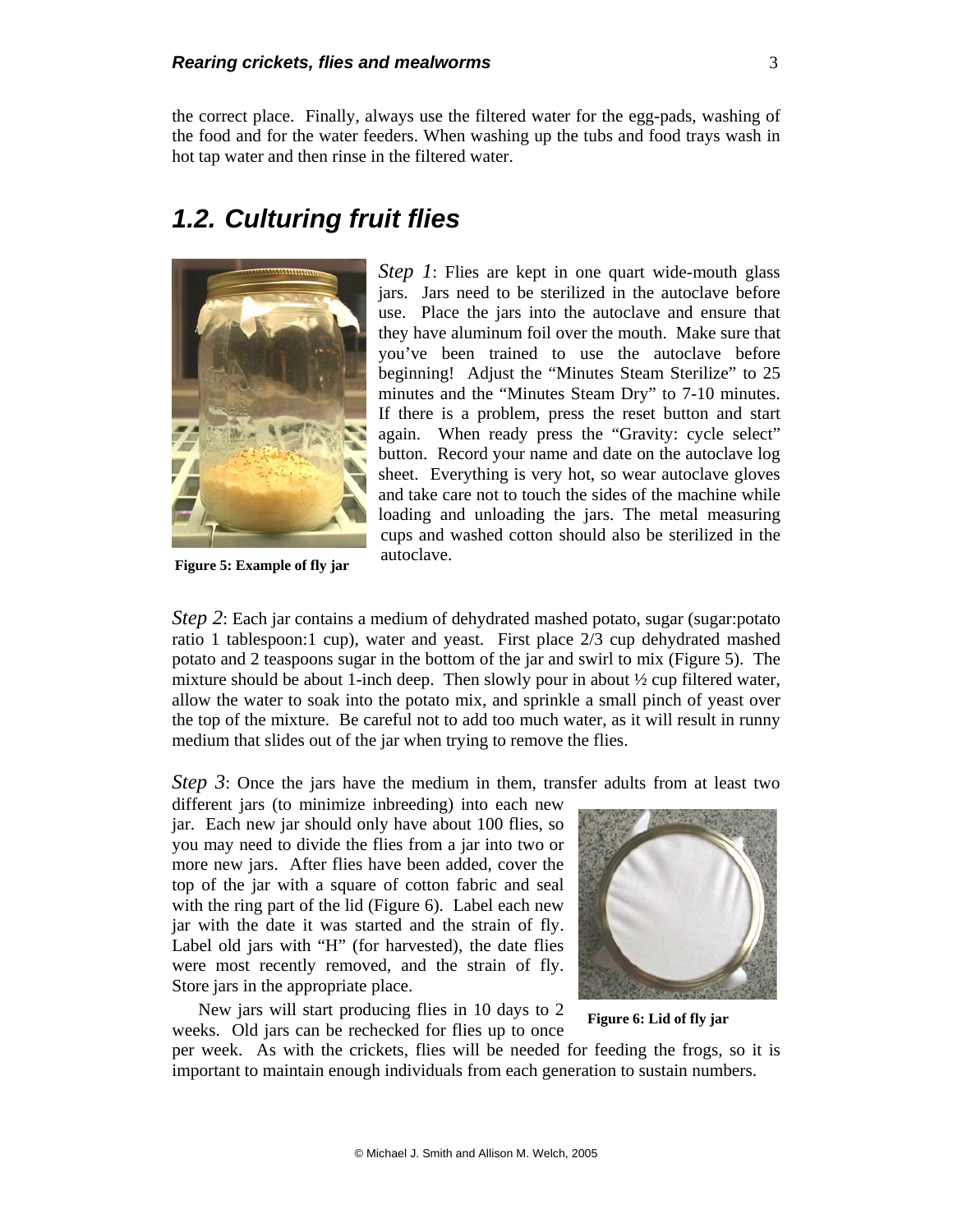*Step 4*: Any jars in which flies have regained flight should be placed in the freezer for at least one day in order to kill all flies and prevent the flight back-mutation from invading the colony. Any jars that have medium that is too runny to use, or that are producing few enough flies that the jars could be better used to start new cultures can also be placed in the freezer for a day. Jars that are no longer producing flies can be cleaned without being placed in the freezer. Jars must be cleaned and autoclaved before using for new cultures. Cotton fabric squares should also be washed with hot water and then autoclaved and reused.

#### *1.3. Culturing mealworms*

*Step 1*: Mealworm larvae are set up in medium-sized plastic containers. Fill each

container to about one third with mealworm mixture (see below). Place four small organic carrots and a piece of egg-carton on top of the mixture. Pupae (Figure 7) and adult beetles should be collected every two days from the larval containers (be sure to check them under the egg carton) and set up in a new container (set up as described above for the larvae) to lay eggs. Place about 50 pupae/adults in each adult container. Once the adults die and the eggs hatch, continue the cycle by collecting newly emerged adults and placing them in a new adult container and so on. Remember to mix individuals from different containers to minimize inbreeding.



**Figure 7: Mealworm pupae** 

*Step 2*: Mealworm feed consists of 1 bag of cornmeal,  $\frac{1}{2}$  cup of cricket food and 1 tablespoon of bone meal. Sift the individual ingredients before adding them to the container to remove large objects. Sifting can be done in a fume hood or outdoors (to avoid breathing the dust).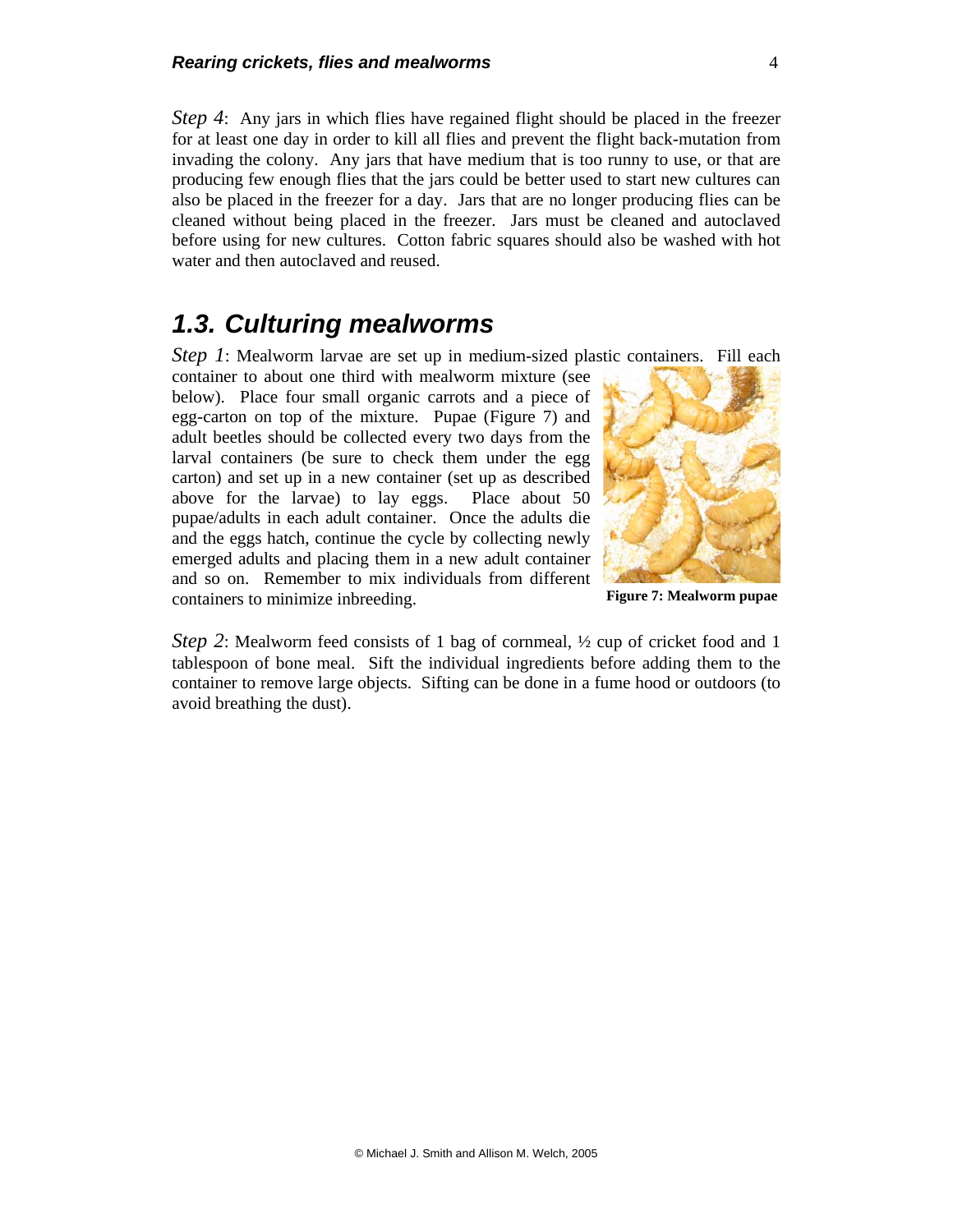# *1.4. Appendix 1: Sources for supplies*

| Organism           | <b>Item</b>                  | <b>Procedure</b>                                            |  |  |  |  |  |
|--------------------|------------------------------|-------------------------------------------------------------|--|--|--|--|--|
| <b>General</b> use | Latex gloves                 | http://www.mugeneralstores.com or scientific supplier       |  |  |  |  |  |
|                    | Paper towels                 | http://www.mugeneralstores.com or scientific supplier       |  |  |  |  |  |
|                    |                              |                                                             |  |  |  |  |  |
| <b>Crickets</b>    | Organic carrots &            | local grocery                                               |  |  |  |  |  |
|                    | organic green leaf           |                                                             |  |  |  |  |  |
|                    | lettuce                      |                                                             |  |  |  |  |  |
|                    | Cotton roll                  | http://www.jorvet.com/pricelist.cgorder_form.phpi           |  |  |  |  |  |
|                    |                              | product number $=$ J197; discount if order 90 rolls         |  |  |  |  |  |
|                    | Cat food                     | local grocery or Wal-Mart                                   |  |  |  |  |  |
|                    | Cricket food                 | http://www.flukerfarms.com; high calcium cricket food,      |  |  |  |  |  |
|                    |                              | product 71106                                               |  |  |  |  |  |
|                    | Egg cartons                  | http://eggcarton.com/; product #ETP-30                      |  |  |  |  |  |
|                    | Petri-dishes                 | scientific supplier                                         |  |  |  |  |  |
|                    | Crickets                     | http://www.reptilefood.com; 3/4 inch crickets are subadults |  |  |  |  |  |
|                    |                              | appropriate for starting or supplementing laboratory colony |  |  |  |  |  |
|                    | Large plastic tubs           | Wal Mart                                                    |  |  |  |  |  |
|                    | Small plastic tubs           | Wal Mart                                                    |  |  |  |  |  |
|                    | 160z<br>Solo<br>deli         | The Bean Farm, 425-861-7964 or                              |  |  |  |  |  |
|                    | cups (with holes)            | http://www.beanfarm.com/                                    |  |  |  |  |  |
|                    |                              |                                                             |  |  |  |  |  |
| <b>Flies</b>       | Sugar                        | local grocery                                               |  |  |  |  |  |
|                    | Yeast                        | local grocery. (not rapid-rise or bread machine yeast)      |  |  |  |  |  |
|                    | dehydrated<br>Plain          | local grocery.                                              |  |  |  |  |  |
|                    | mashed potato                |                                                             |  |  |  |  |  |
|                    | Cotton fabric                | Wal-Mart – thin, white and 100% cotton (e.g., muslin)       |  |  |  |  |  |
|                    | Aluminum foil                | local grocery.                                              |  |  |  |  |  |
|                    | (quart-sized,<br><b>Jars</b> | WalMart (in season)                                         |  |  |  |  |  |
|                    | wide mouth, with             |                                                             |  |  |  |  |  |
|                    | ring)                        |                                                             |  |  |  |  |  |
|                    |                              |                                                             |  |  |  |  |  |
| <b>Mealworms</b>   | Bone meal                    | local feed store (Bourne Feed $-573-474-4113$ ;             |  |  |  |  |  |
|                    |                              | 4011 I-70 Dr. SE)                                           |  |  |  |  |  |
|                    | Corn meal                    | local grocery.                                              |  |  |  |  |  |
|                    | Cricket food                 | http://www.flukerfarms.com; high calcium cricket food;      |  |  |  |  |  |
|                    |                              | product 71106                                               |  |  |  |  |  |
|                    | Small plastic tubs           | Wal Mart                                                    |  |  |  |  |  |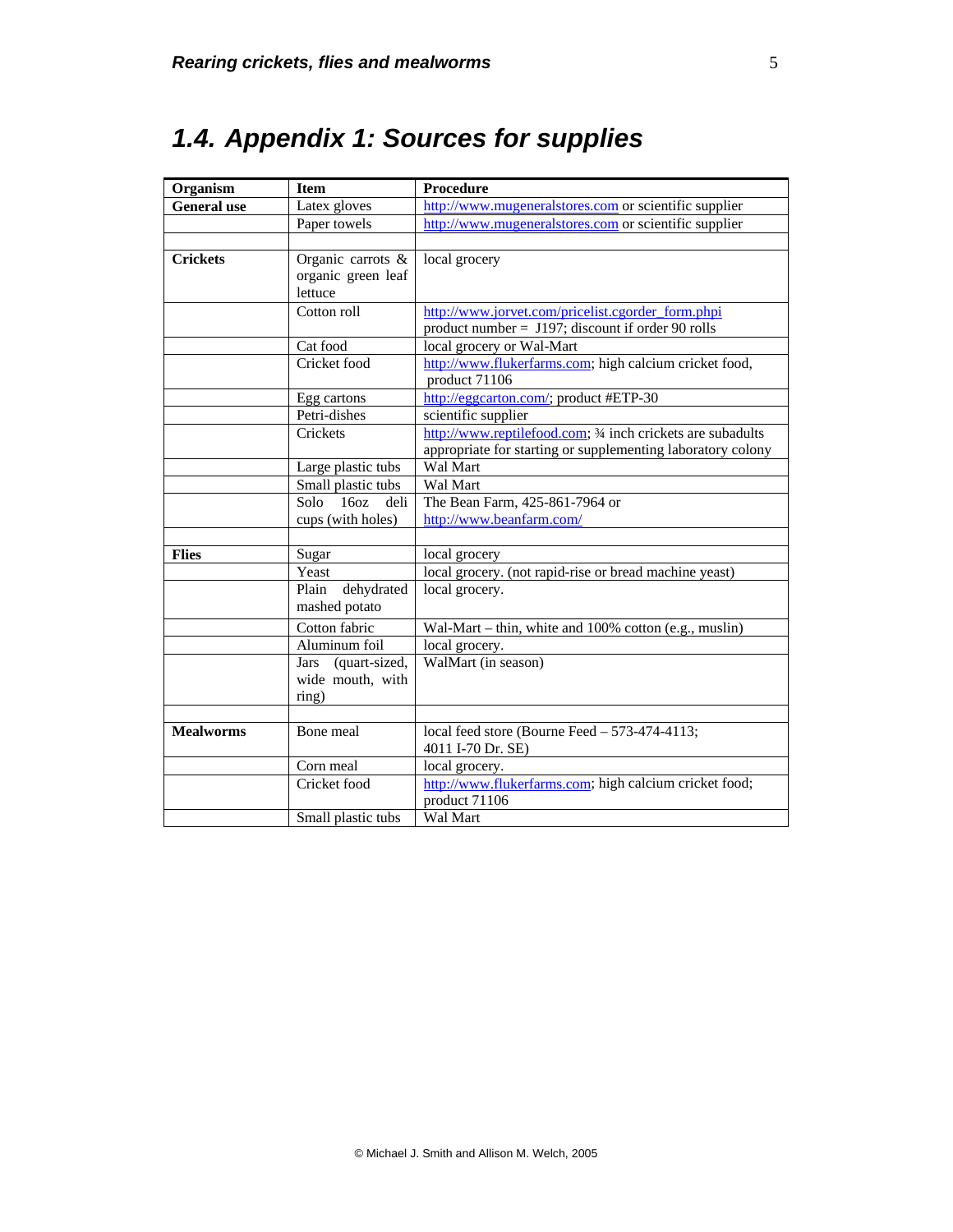## *1.5. Appendix 2: Cricket consumables check list*

| <b>Cotton Wool</b> |               | Lettuce      |               | <b>Carrots</b> | Cat food      |              | <b>Cricket food</b> |              | <b>Egg Cartons</b> |              |               |
|--------------------|---------------|--------------|---------------|----------------|---------------|--------------|---------------------|--------------|--------------------|--------------|---------------|
| <b>Start</b>       | <b>Finish</b> | <b>Start</b> | <b>Finish</b> | <b>Start</b>   | <b>Finish</b> | <b>Start</b> | <b>Finish</b>       | <b>Start</b> | <b>Finish</b>      | <b>Start</b> | <b>Finish</b> |
|                    |               |              |               |                |               |              |                     |              |                    |              |               |
|                    |               |              |               |                |               |              |                     |              |                    |              |               |
|                    |               |              |               |                |               |              |                     |              |                    |              |               |
|                    |               |              |               |                |               |              |                     |              |                    |              |               |
|                    |               |              |               |                |               |              |                     |              |                    |              |               |
|                    |               |              |               |                |               |              |                     |              |                    |              |               |
|                    |               |              |               |                |               |              |                     |              |                    |              |               |
|                    |               |              |               |                |               |              |                     |              |                    |              |               |
|                    |               |              |               |                |               |              |                     |              |                    |              |               |
|                    |               |              |               |                |               |              |                     |              |                    |              |               |
|                    |               |              |               |                |               |              |                     |              |                    |              |               |
|                    |               |              |               |                |               |              |                     |              |                    |              |               |
|                    |               |              |               |                |               |              |                     |              |                    |              |               |
|                    |               |              |               |                |               |              |                     |              |                    |              |               |
|                    |               |              |               |                |               |              |                     |              |                    |              |               |
|                    |               |              |               |                |               |              |                     |              |                    |              |               |

© Michael J. Smith and Allison M. Welch, 2005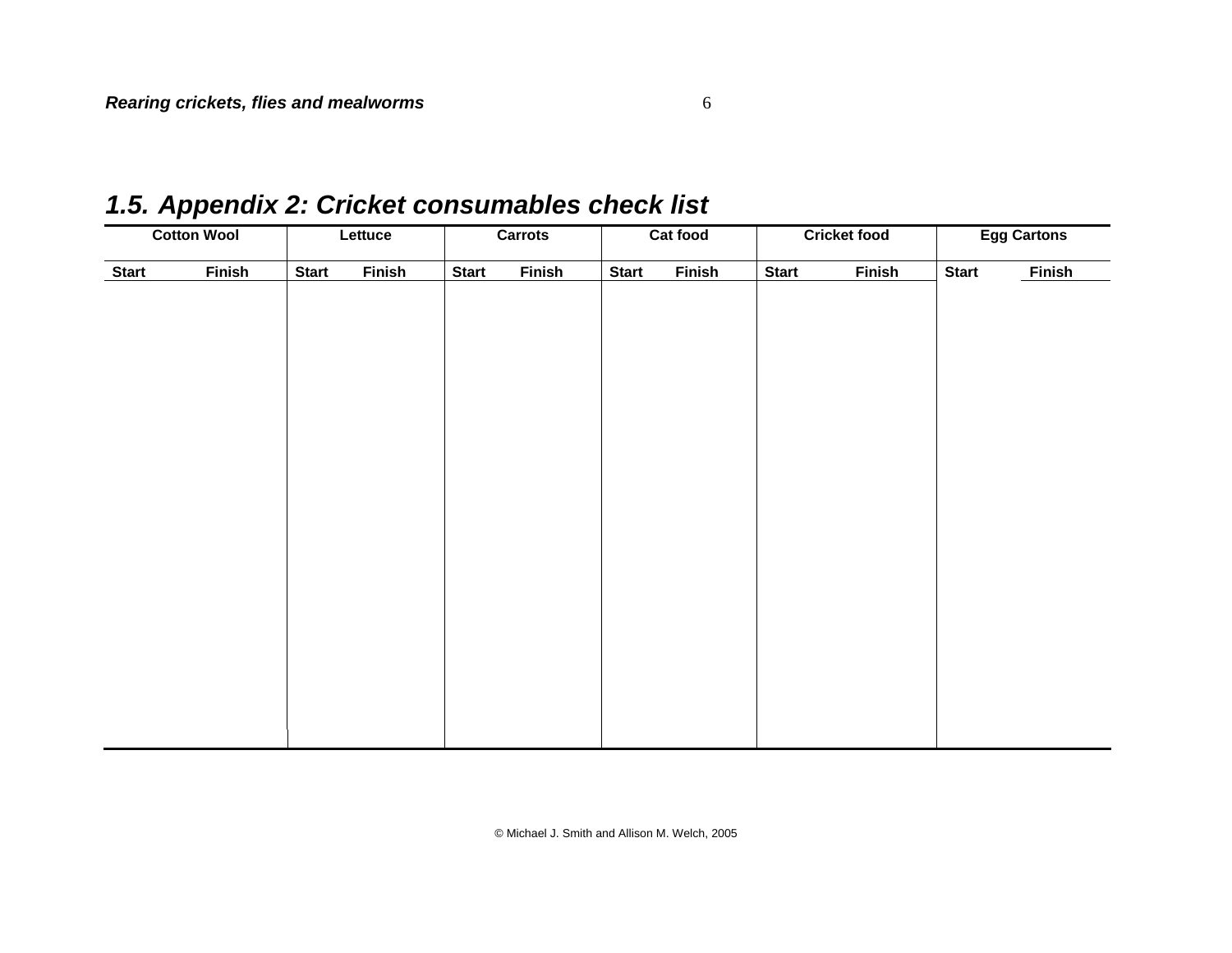## *1.6. Appendix 3: Mealworm consumables check list*

| <b>Bone meal</b> |               | <b>Carrots</b> |               | <b>Corn meal</b> |        | <b>Cricket food</b> |               |
|------------------|---------------|----------------|---------------|------------------|--------|---------------------|---------------|
| <b>Start</b>     | <b>Finish</b> | <b>Start</b>   | <b>Finish</b> | <b>Start</b>     | Finish | <b>Start</b>        | <b>Finish</b> |
|                  |               |                |               |                  |        |                     |               |
|                  |               |                |               |                  |        |                     |               |
|                  |               |                |               |                  |        |                     |               |
|                  |               |                |               |                  |        |                     |               |
|                  |               |                |               |                  |        |                     |               |
|                  |               |                |               |                  |        |                     |               |
|                  |               |                |               |                  |        |                     |               |
|                  |               |                |               |                  |        |                     |               |
|                  |               |                |               |                  |        |                     |               |
|                  |               |                |               |                  |        |                     |               |
|                  |               |                |               |                  |        |                     |               |
|                  |               |                |               |                  |        |                     |               |
|                  |               |                |               |                  |        |                     |               |
|                  |               |                |               |                  |        |                     |               |
|                  |               |                |               |                  |        |                     |               |
|                  |               |                |               |                  |        |                     |               |
|                  |               |                |               |                  |        |                     |               |
|                  |               |                |               |                  |        |                     |               |
|                  |               |                |               |                  |        |                     |               |
|                  |               |                |               |                  |        |                     |               |
|                  |               |                |               |                  |        |                     |               |
|                  |               |                |               |                  |        |                     |               |
|                  |               |                |               |                  |        |                     |               |
|                  |               |                |               |                  |        |                     |               |
|                  |               |                |               |                  |        |                     |               |
|                  |               |                |               |                  |        |                     |               |